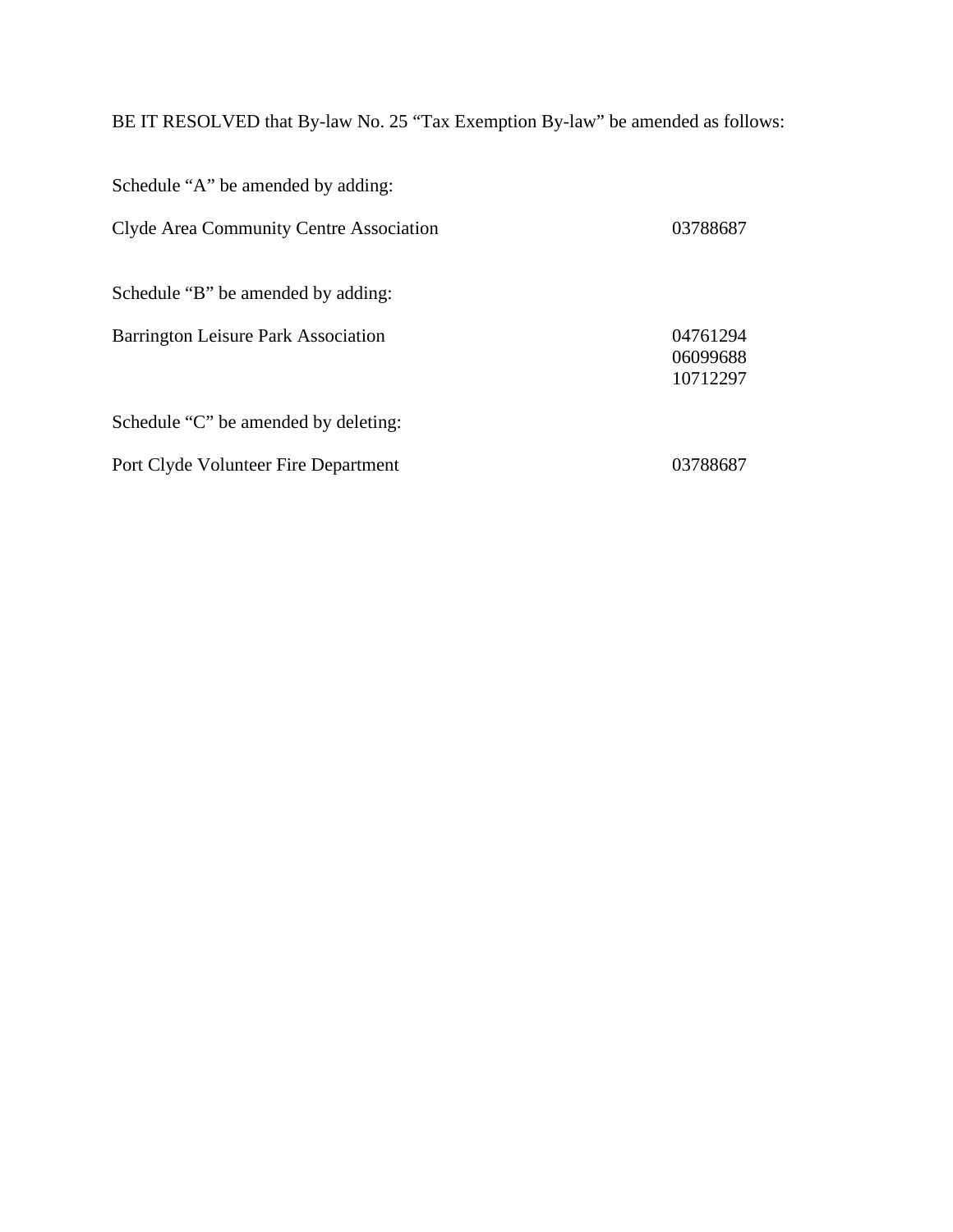#### **THE MUNICIPALITY OF THE DISTRICT OF BARRINGTON**

**\_\_\_\_\_\_\_\_\_\_\_\_\_\_\_\_\_\_\_\_\_\_\_\_\_\_\_\_\_\_\_\_\_\_\_\_\_\_\_\_\_\_\_\_\_\_\_\_\_\_\_\_\_\_\_\_\_\_\_\_\_\_\_\_\_\_\_\_\_\_\_\_\_\_\_\_\_\_**

#### **TAX EXEMPTION BY-LAW BY-LAW NO. 25**

**\_\_\_\_\_\_\_\_\_\_\_\_\_\_\_\_\_\_\_\_\_\_\_\_\_\_\_\_\_\_\_\_\_\_\_\_\_\_\_\_\_\_\_\_\_\_\_\_\_\_\_\_\_\_\_\_\_\_\_\_\_\_\_\_\_\_\_\_\_\_\_\_\_\_\_\_\_\_**

- 1. This By-law is entitled the "Tax Exemption By-law".
- 2. Pursuant to the authority granted by Section 71 of the Municipal Government Act, Council of the Municipality of The District of Barrington authorizes the following tax exemptions;

#### 3. **NON-PROFIT, COMMUNITY and CHARITABLE ORGANIZATIONS**

The property of those non-profit community, charitable, fraternal, educational, recreational, religious, cultural, or sporting organizations or institutions named in Schedule "A" to this By-law shall annually be exempt of the responsibility for payment of rates and taxes, exclusive of area rates, sewer charges, services charges, and any other special levies.

### 4. **RECREATION FACILITIES AND BARRINGTON AND AREA LIONS CLUB**

In recognition of the importance of recreational facilities to the community, and the valuable contribution of community organizations that own and operate such facilities, and the importance of the Barrington and Area Lions Club, Council shall annually exempt these organizations, as named in Schedule "B" to this By-law, of responsibility for payment of rates and taxes, exclusive of area rates, sewer charges, service charges, and any other special levies.

### 5. **FIRE COMPANY PROPERTY**

In recognition of the importance of the Volunteer Fire Departments who provide fire fighting services to the Municipality, Council shall annually exempt the property of the Volunteer Fire Departments named in Schedule "C" to this By-law of responsibility for payment of rates and taxes and area fire rates, exclusive of sewer charges, and any other special levies.

#### 6. **EMERGENCY SERVICE PROVIDER**

In recognition of the importance of the Barrington Ground Search and Rescue Group,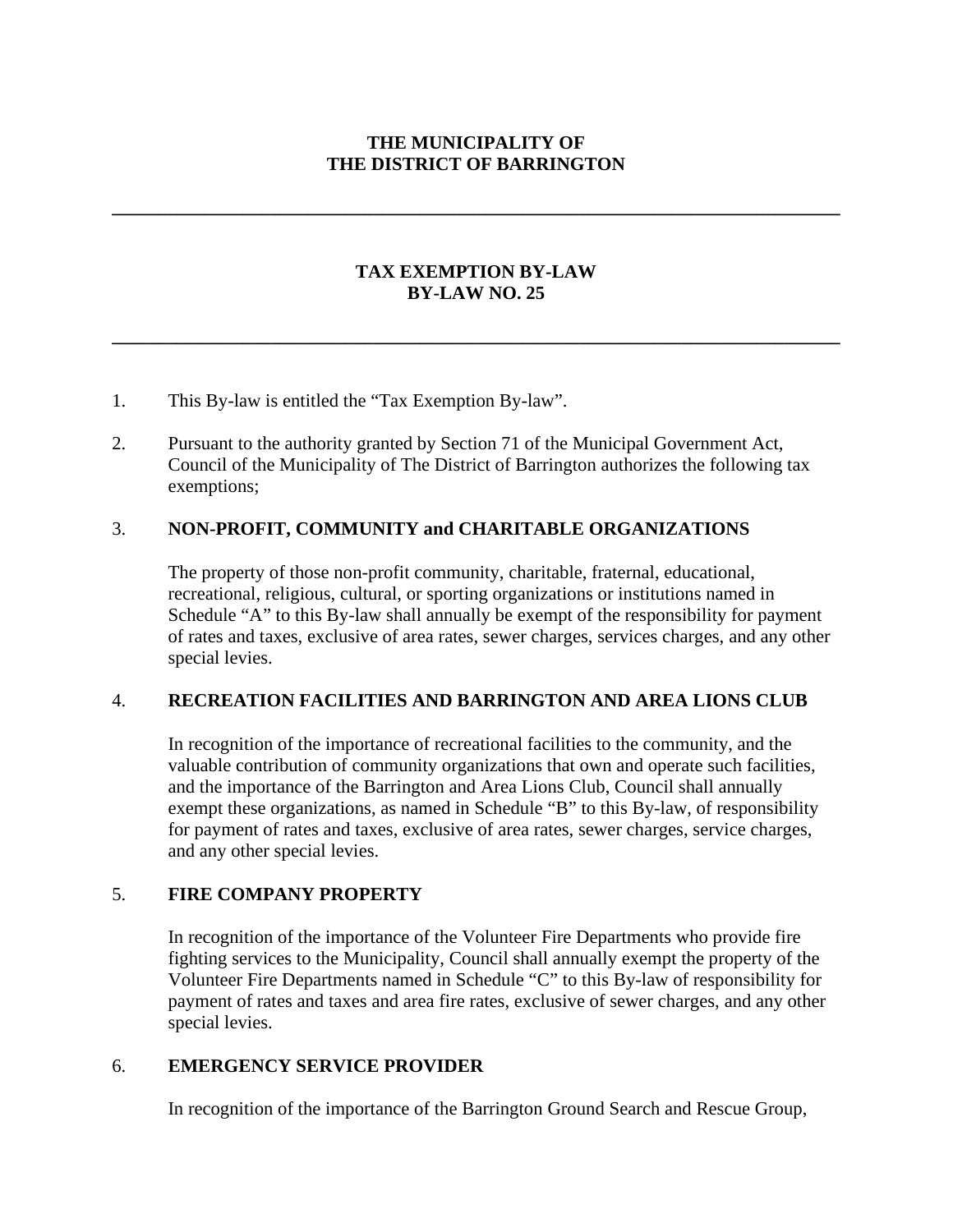Council shall annually exempt their property named in Schedule "C" to this By-law of responsibility for payment of rates and taxes and area fire rates, exclusive of sewer charges, and any other special levies.

# 7. **HISTORICAL SOCIETIES**

The property of Historical Societies, including both museums and properties owned by and used for the purpose of raising funds for the operation and maintenance of a museum, as named in Schedule "D" to this By-law shall be exempt from the responsibility of payment of rates and taxes, exclusive of area rates, sewer charges, service charges and any other special charges.

- 8. Section repealed June 11, 2003.
- 9. This By-law shall have effect commencing in the municipal taxation year 2002/2003.
- 10. This By-law shall replace the previous By-laws numbered 25, 26, and 29, and the previous Policy 31 - Tax Relief - Recreational Facilities all of which shall be repealed upon the coming into effect of this By-law.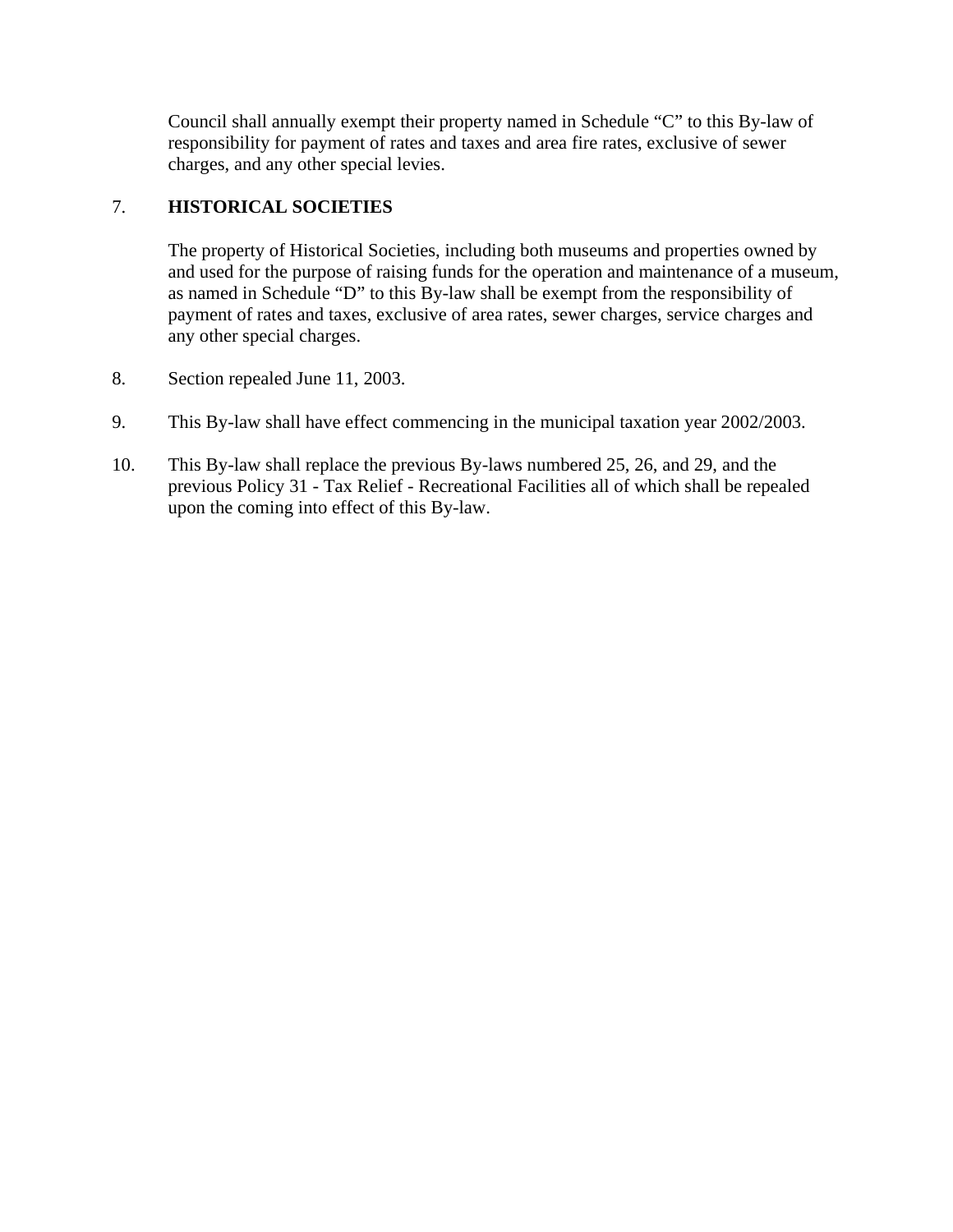# **SCHEDULE "A"**

# **NON-PROFIT, COMMUNITY and CHARITABLE ORGANIZATIONS**

| <b>ORGANIZATIONS</b>                                                                     | <b>ASSESSMENT</b><br><b>ACCOUNT</b> |
|------------------------------------------------------------------------------------------|-------------------------------------|
| Falls Point Fisherman's Haven                                                            | 08422273                            |
| <b>Newellton Community Hall</b><br>Land and Hall, Newellton                              | 03498662                            |
| Trustees of Centreville & N.E. Point Community Hall<br>Hall and Land, North East Point   | 04682742                            |
| Trustees of Stoney Island Community Club<br>Community Hall and Land, Stoney Island       | 04684362                            |
| Goodwill Club<br>Club Hall and Land, Barrington                                          | 01737325                            |
| Philadelphia Masonic Lodge<br>Lodge Hall and Land, Barrington Passage                    | 03747824                            |
| Green Hill Senior Citizens Club<br>Hall and Land, Upper Port LaTour                      | 05092841                            |
| <b>Woods Harbour Community Centre Association</b><br>Hall and Land, Woods Harbour        | 10502160                            |
| <b>Wesley Heritage Community Seniors Association</b><br>Lot 1 Barrington - former church | 00760412                            |
| Agape Café Youth Ministry                                                                | 01612204                            |
| <b>Clyde Area Community Centre Association</b>                                           | 03788687                            |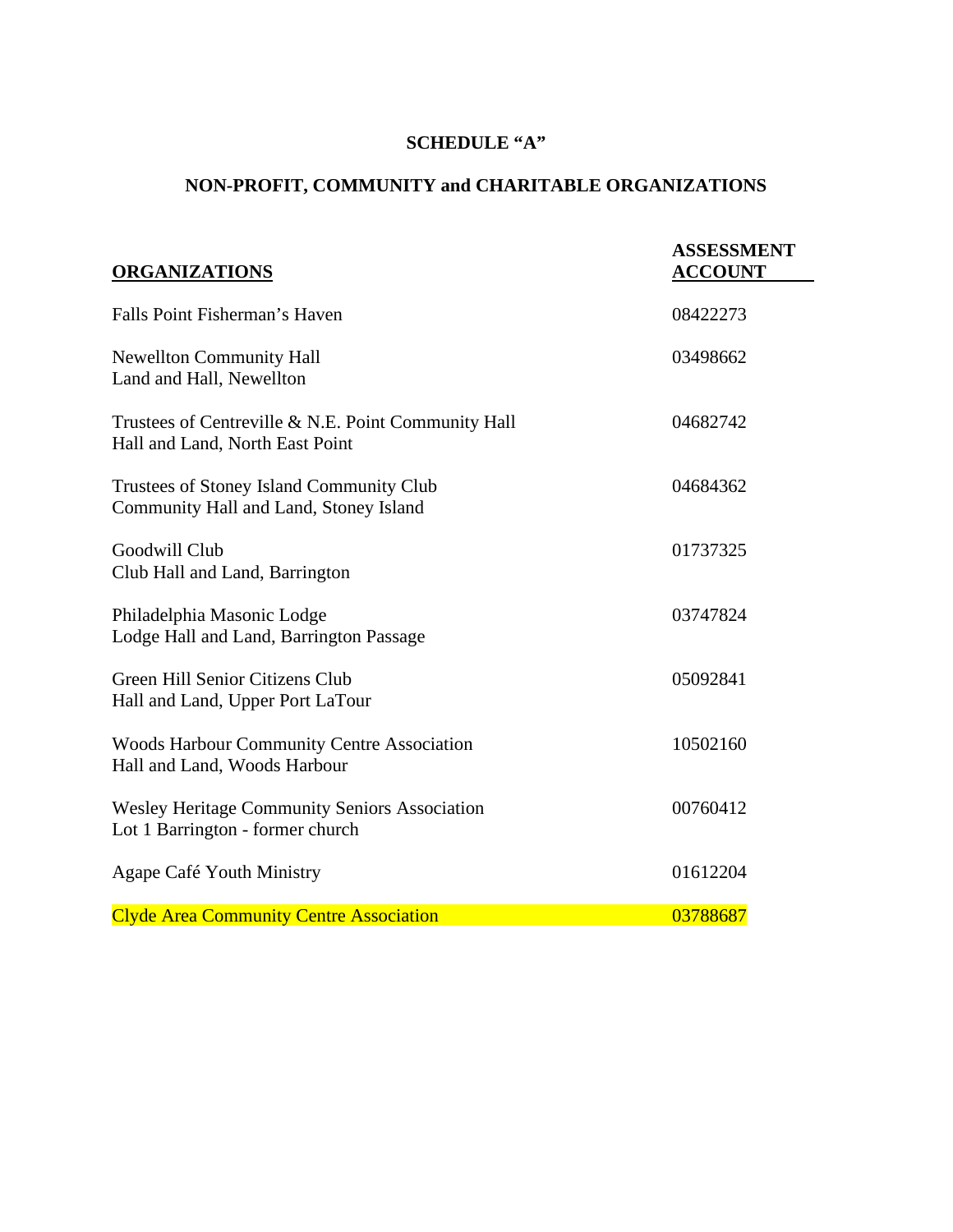# **SCHEDULE "B"**

# **RECREATIONAL FACILITIES**

| <b>ASSESSMENT</b><br><b>ACCOUNT</b> |
|-------------------------------------|
| 03526186                            |
| 04225635                            |
| 00251801                            |
| 03639258                            |
| 00227617                            |
| 04999088                            |
| 04761294<br>06099688<br>10712297    |
|                                     |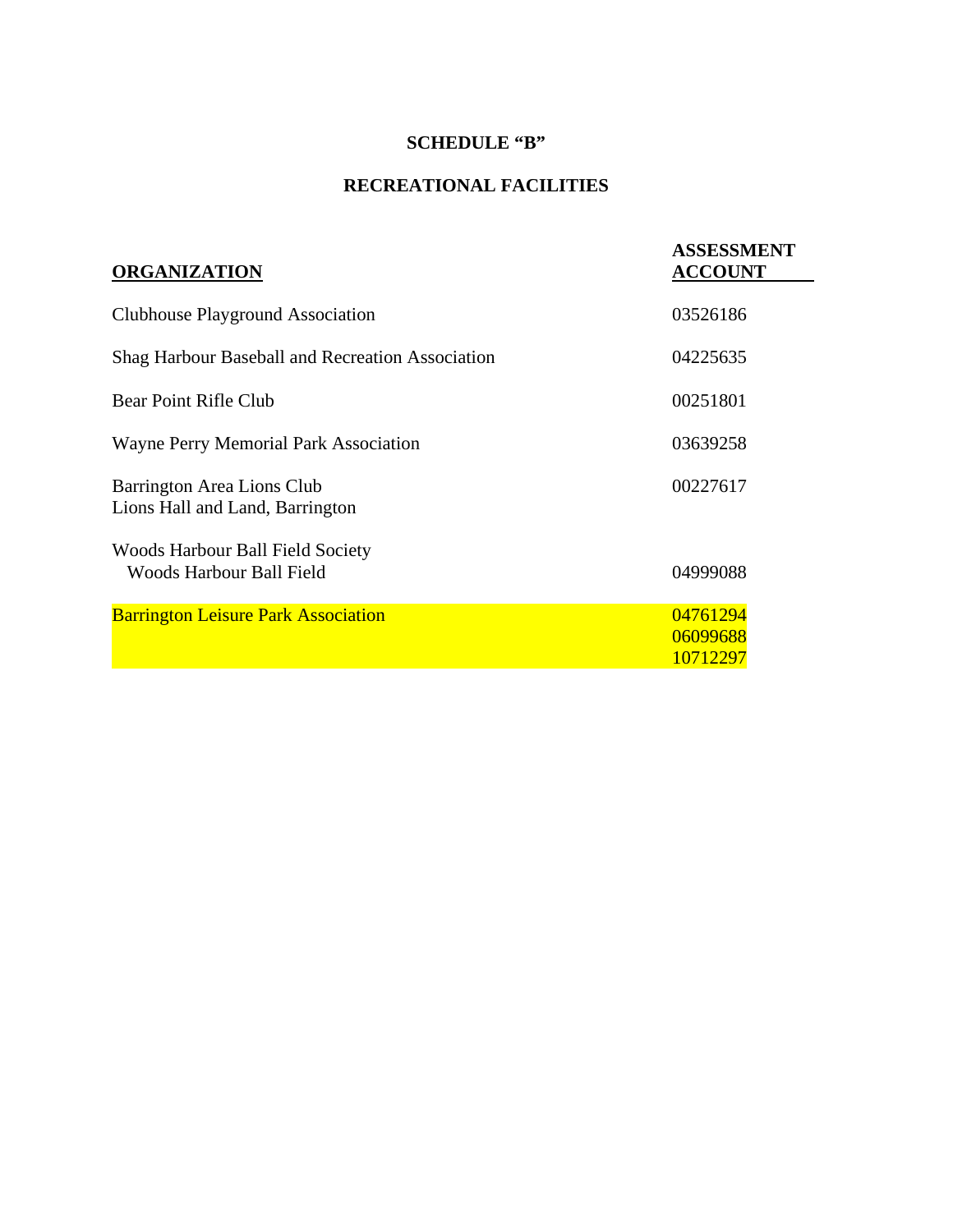### **SCHEDULE "C"**

# **VOLUNTEER FIRE DEPARTMENTS AND EMERGENCY SERVICE PROVIDERS**

| <b>ORGANIZATION</b>                                     | <b>ASSESSMENT</b><br><b>ACCOUNT</b> |
|---------------------------------------------------------|-------------------------------------|
| Barrington/Port LaTour Volunteer Fire Department        | 08441359                            |
| Port Clyde Volunteer Fire Department                    | 03788687                            |
| Wood's Harbour Volunteer Fire Department                | 05002869                            |
| Island and Barrington Passage Volunteer Fire Department | 01935658                            |
| Barrington Ground Search and Rescue Group               | 04682947                            |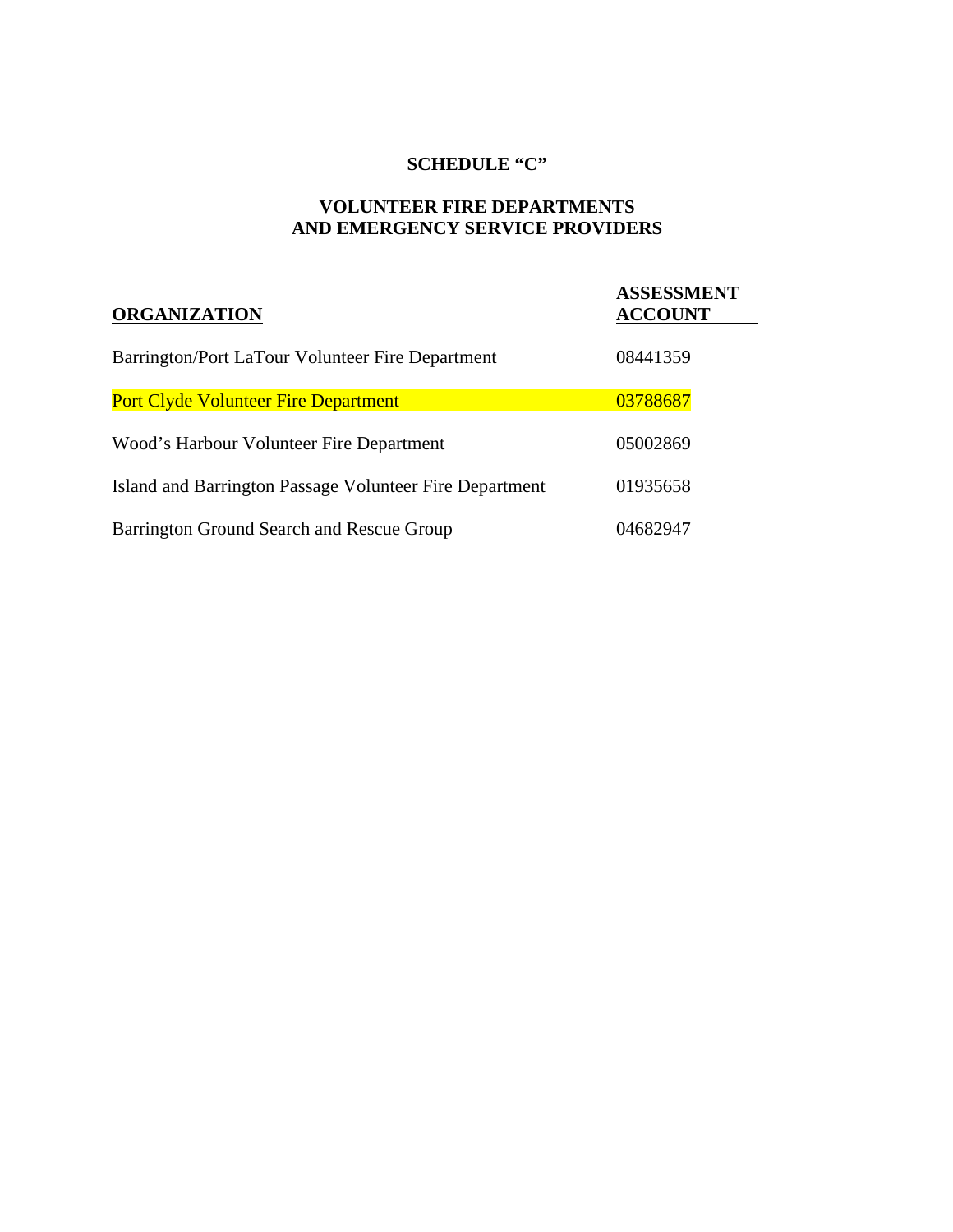#### **SCHEDULE "D"**

# **HISTORICAL SOCIETIES**

# **ORGANIZATION**

# **ASSESSMENT**

| Cape Sable Historical Society (2402 Highway No. 3)  |                                                  | 00661465 |
|-----------------------------------------------------|--------------------------------------------------|----------|
|                                                     | (Seal Island Lighthouse Museum)                  | 03832627 |
|                                                     | $(2401$ Highway No. 3)                           | 03404919 |
|                                                     | (Parking/Washrooms - Kiack Brook) 82572439 (PID) |          |
|                                                     |                                                  |          |
| <b>Archelaus Smith Historical Society</b>           |                                                  | 00962198 |
|                                                     |                                                  |          |
| <b>Samuel Wood Historical Society</b>               |                                                  | 00198188 |
|                                                     |                                                  |          |
| Trustees - United Baptist Church and being property |                                                  | 00760196 |
|                                                     | occupied by Chapel Hill Historical Society       |          |
|                                                     |                                                  |          |
| The Shag Harbour Incident Society                   |                                                  | 04338553 |